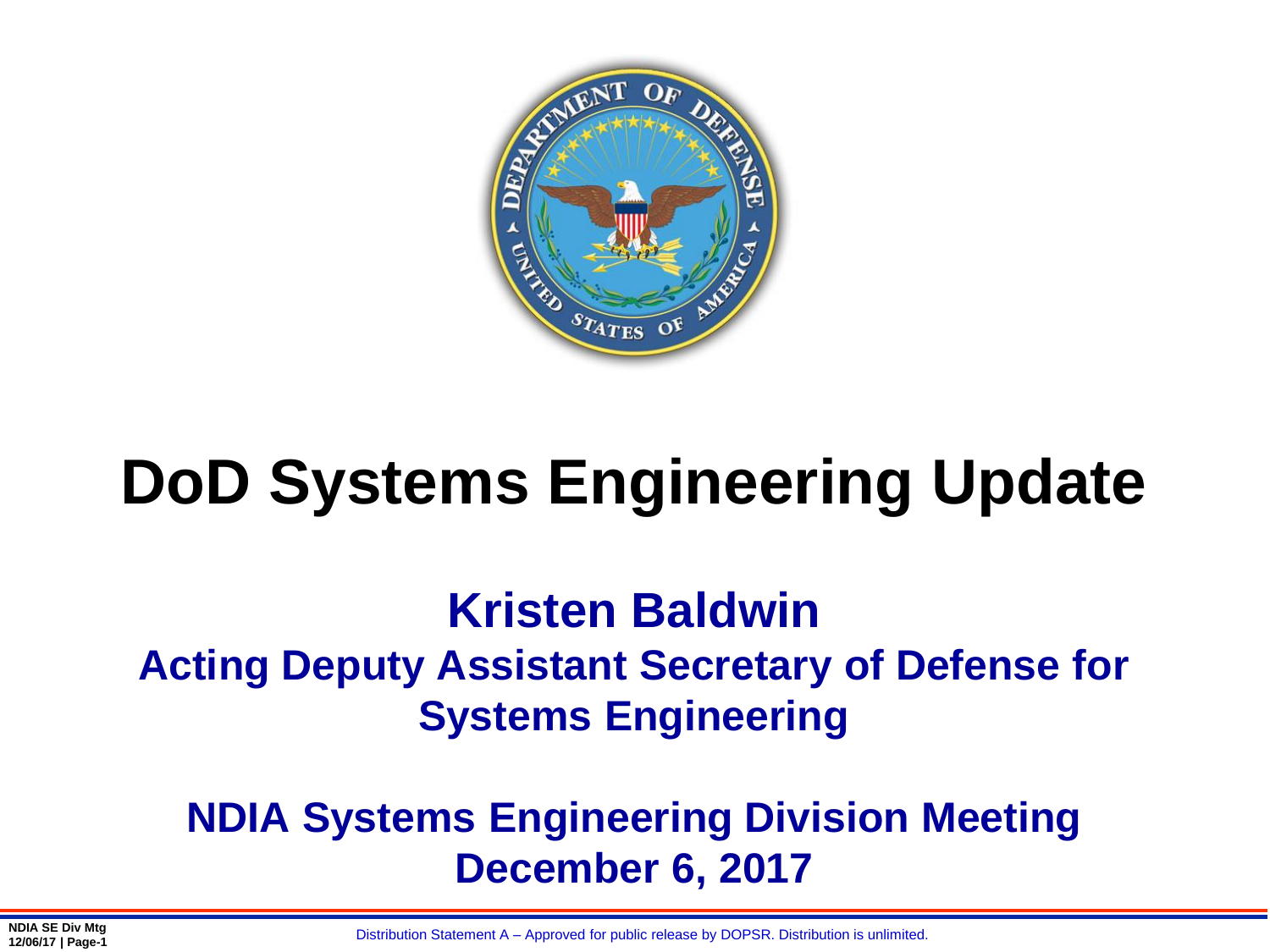

# **DASD, Systems Engineering**





**Acting Deputy Assistant Secretary of Defense and Principal Deputy, Systems Engineering**  *Kristen Baldwin*

**Homeland Defense Capability Development** *Robin Hicks*



**Major Program Support** *James Thompson*

*Supporting USD(AT&L) Decisions with Independent Engineering Expertise*

- **Engineering Assessment / Mentoring of Major Defense Programs**
- **Program Support Assessments**
- **Overarching Integrated Product Team and Defense Acquisition Board Support**
- **Systems Engineering Plans**
- **Systemic Root Cause Analysis**
- **Development Planning/Early SE**
- **Program Protection**



**Engineering Enterprise** *Robert Gold*

*Leading Systems Engineering Practice in DoD and Industry*

- **Systems Engineering Policy and Guidance**
- **Technical Workforce Development**
- **Specialty Engineering (System Safety, Reliability and Maintainability, Quality, Manufacturing, Producibility, Human Systems Integration)**
- **Security, Anti-Tamper, Counterfeit Prevention**
- **Standardization**
- **Engineering Tools and Environments**

**Providing technical support and systems engineering leadership and oversight to USD(AT&L) in support of planned and ongoing acquisition programs**

Distribution Statement A – Approved for public release by DOPSR. Distribution is unlimited.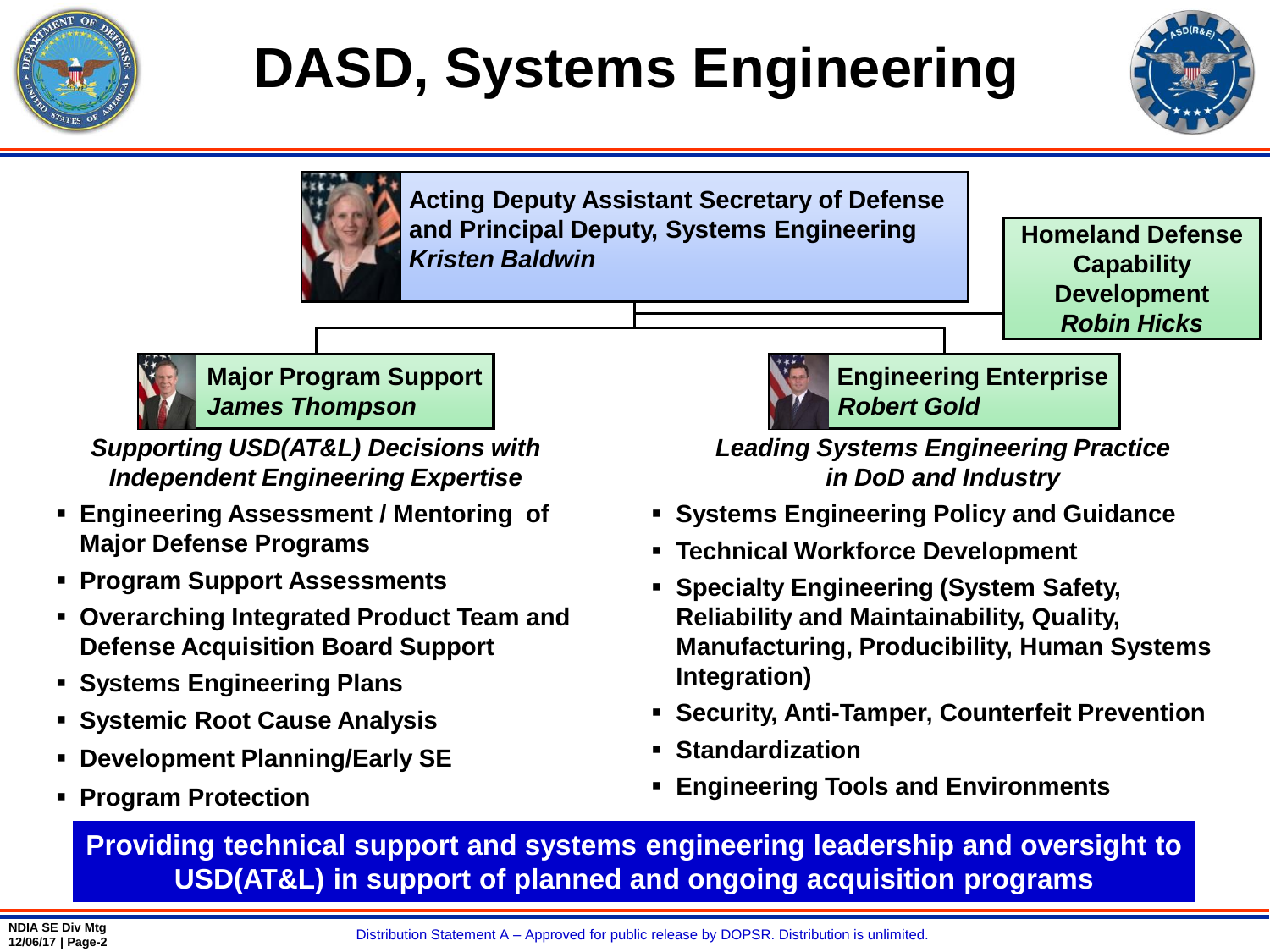



- **Grow and maintain engineering and technical leadership talent**
- **Mature engineering practices to implement modularity, agility, and innovation into systems**
- **Leverage advanced analytical and computing technologies and migrate to digital acquisition, engineering and manufacturing practice**
- **Address complex software development, integration, and sustainment challenges**
- **Establish practices for cyber-resilient aerospace and defense systems**
- **Enable trust and access to assured hardware and software**
- **Implement enterprise and mission integration management capabilities**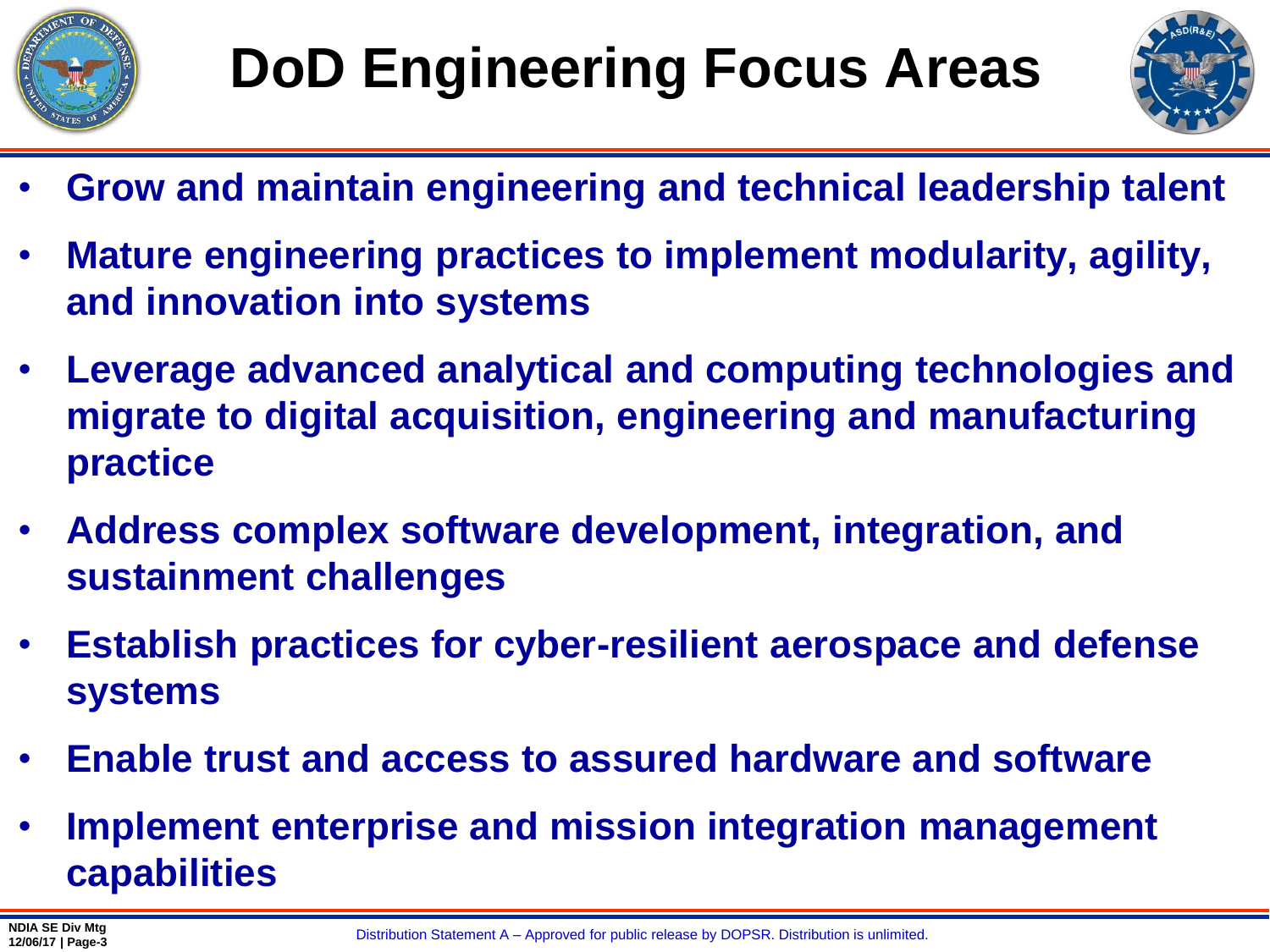

## **Major DASD(SE) Deliverables Planned for FY18 (1/2)**



#### • **Policy and Guidance**

- Consolidate access to enterprise standards (Section 875)
- Issue updated Systems Engineering Plan (SEP) & Program Protection Plan (PPP) guidelines
- Implement Independent Technical Risk Assessment (ITRA) process & policy

### • **Digital Engineering (DE)**

- Publish DoD DE strategy
- Oversee pilots, policy, and implementation actions

#### • **Modular Open Systems Approach (MOSA)**

– Define MOSA methods & guidelines

#### • **Software**

- Address Defense Science Board recommendations
- Explore software occupational career code
- Publish recommended competencies for software engineering

#### • **Mission Engineering/SoS Engineering**

- Mission Integration Management strategy to **Congress**
- Determine Research & Engineering (R&E) Mission Integration Structure and Roles
- Identify Competencies, Tools, and Training **Needs**

#### • **Workforce**

- Advance initiatives to address organic workforce needs
- Propose competencies for cybersecurity engineering
- Advanced Technical Degree Guidebook
- Recommend Production, Quality, and Manufacturing (PQM) career field restructure

#### • **Schedule**

– Update Integrated Master Plan/Integrated Master Schedule (IMP/IMS) Guidance

#### • **Sustainment Engineering**

– Develop a strategy to address sustainment engineering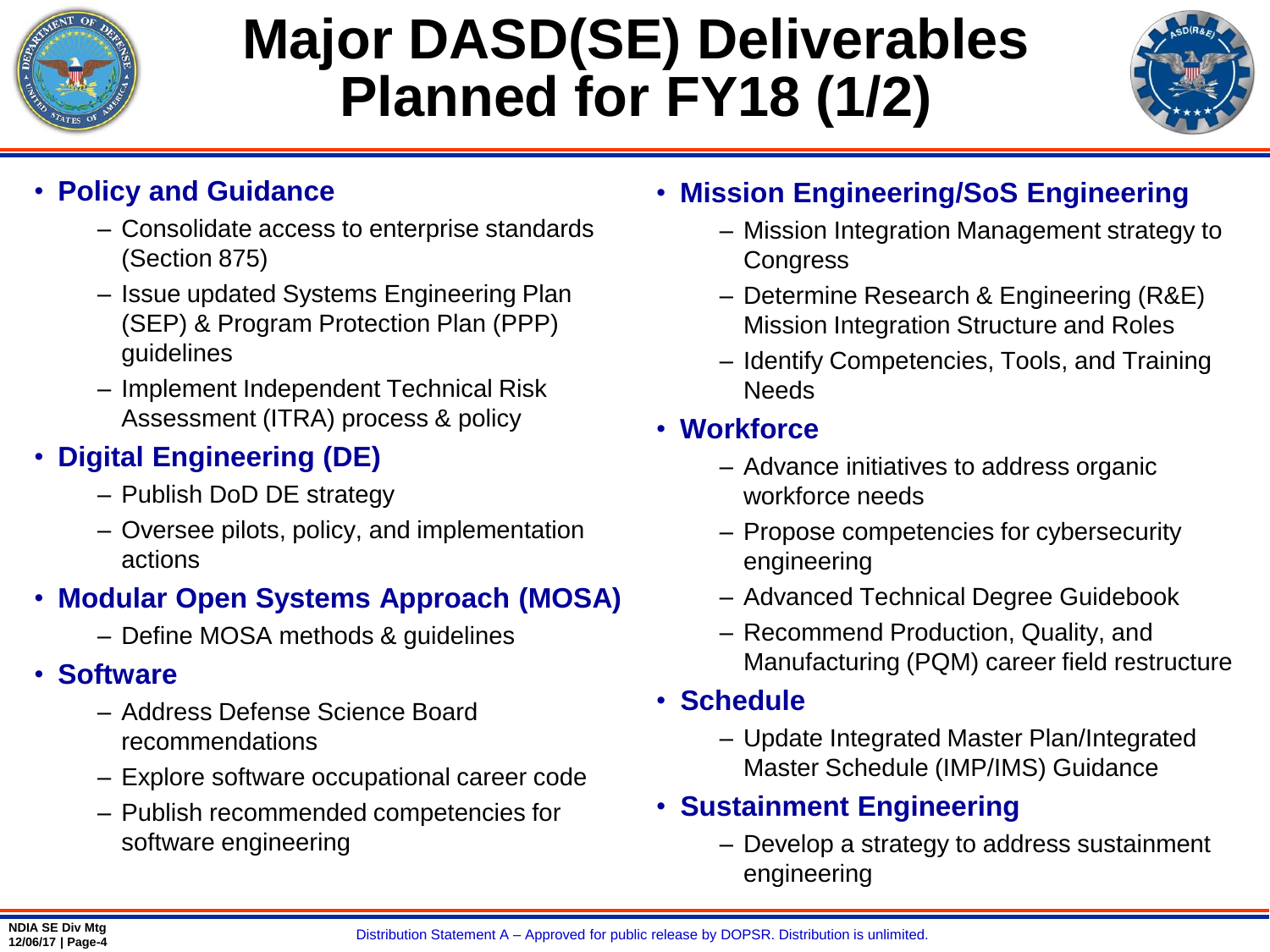

## **Major DASD(SE) Deliverables Planned for FY18 (2/2)**



- **Trusted Hardware (HW) and Software (SW) Assurance**
	- Realize Joint Federated Assurance Center (JFAC) Full Operational Capability (FoC)
	- Sustain Enterprise licenses for software assurance tools
	- Trusted & Assured Microelectronics Program and Strategy Report to Congress

### • **Protection of Critical Technologies**

– Joint Acquisition Protection and Exploitation Cell (JAPEC) DoD Instruction

#### • **Cyber Resilient Weapon Systems**

- Produce tailored data protection standards for critical systems
- Establish cyber resilient weapon systems Body of Knowledge (BoK)
- Publish Cyber Appendix to DoD Risk, Issue, and Opportunity (RIO) Management Guide for Defense Acquisition Programs
- **Modeling and Simulation (M&S)**
	- Component and COCOM M&S gap analysis
	- DoD M&S Guidebook
- **Systems Engineering Research Center (SERC)**
	- Complete 5-year Comprehensive Review
	- Update 5-year Technical Plan
- **MITRE**
	- Complete 5-year Comprehensive Review
- **Counter-Unmanned Aircraft Systems (C-UAS) Technical Support**
	- Deliver Host-Nation Technology Report to **Congress**
	- Maintain compendium of technologies
	- Coordinate CONUS/OCONUS capability, interagency activities

#### • **Capability Development Working Group (CDWG)**

– Homeland Capability Development with the Department of Homeland Security (DHS)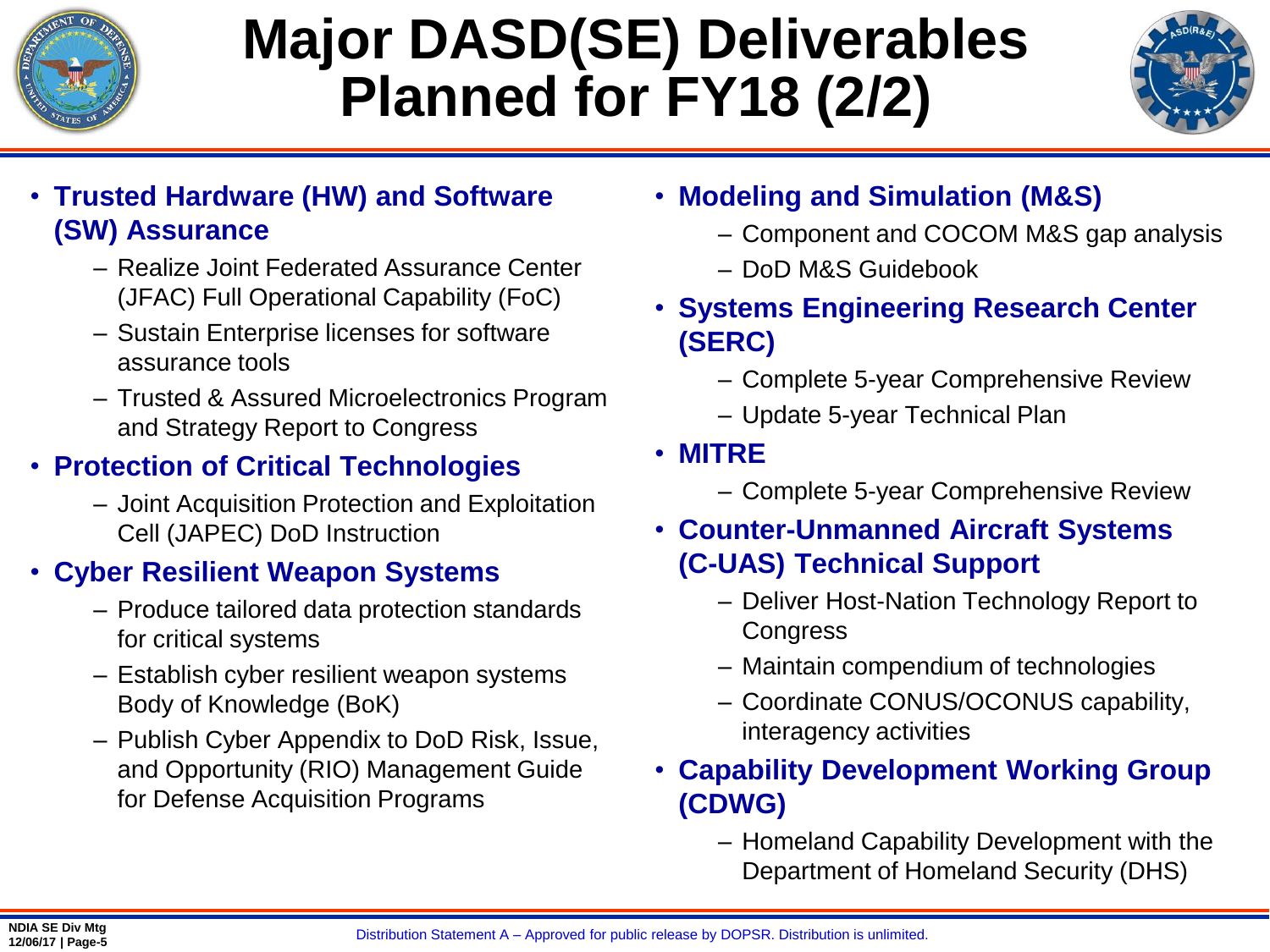

## **Opportunities for DoD and Industry Collaboration**



## • **Digital Engineering**

- Examine standardization of outputs from concept, requirements, architecture and design activities in DE to enable: 1) transition to manufacturing 2) transition to production, 3) transition to sustainment, and 4) tech data packages
- Investigate ability to conduct a competition via models; explore how industry might be converting model contents to documents for contractual compliance
- Continue deployment of tools, tool characterization, and use methods
- Engage with Semantic Web Technologies Foundation for Systems Engineering, a SERC, JPL, ESA (European Space Agency), INCOSE collaboration

## • **Modeling and Simulation**

– Identify and address data collection, analysis, and sharing issues that are limiting development of more robust modeling and simulation capabilities, specifically a Common Data Environment for Modeling and Simulation

(Ref: SASC report 115-125, page 79, "Common Data Environment for Modeling and Simulation" https://www.congress.gov/115/crpt/srpt125/CRPT-115srpt125.pdf )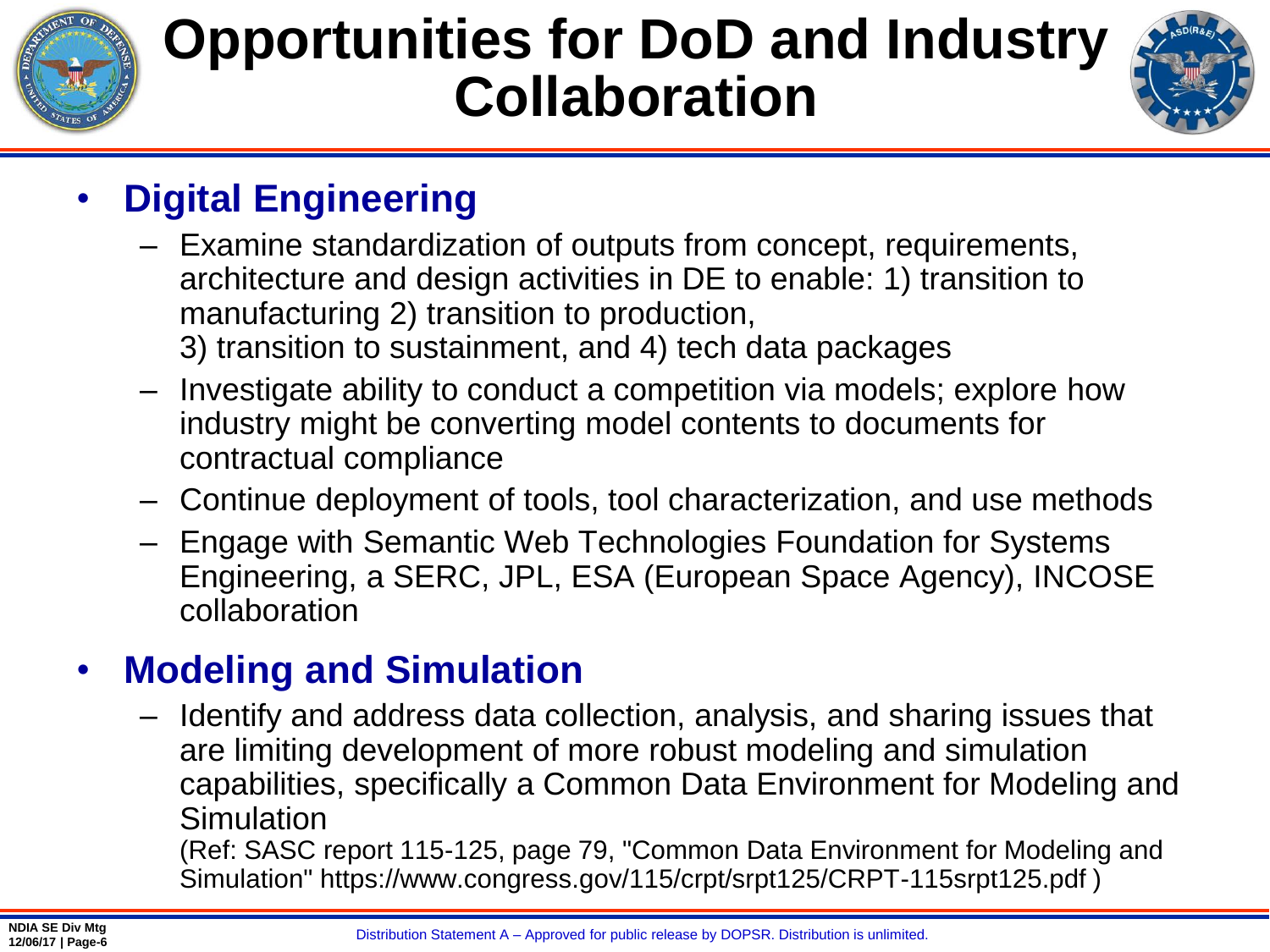

## **Opportunities for DoD and Industry Collaboration (continued)**



- **Modular Open Systems Approach (MOSA)**
	- Work with industry to define practices for achieving the goals for MOSA outlined in the Acquisition Agility Act, including 1) assessment methods to determine whether MOSA has been applied to the maximum extent practicable and 2) methods or standards to apply MOSA to achieve particular benefits

### • **Emphasizing Reliability & Maintainability (R&M) in Weapon System Design**

- Explore methods to incentivize R&M performance on a development or production contract
- Gain support from industry for the "R&M Body of Knowledge"

### • **Sustainment Engineering**

– Characterize sustainment engineering activities to support body of knowledge development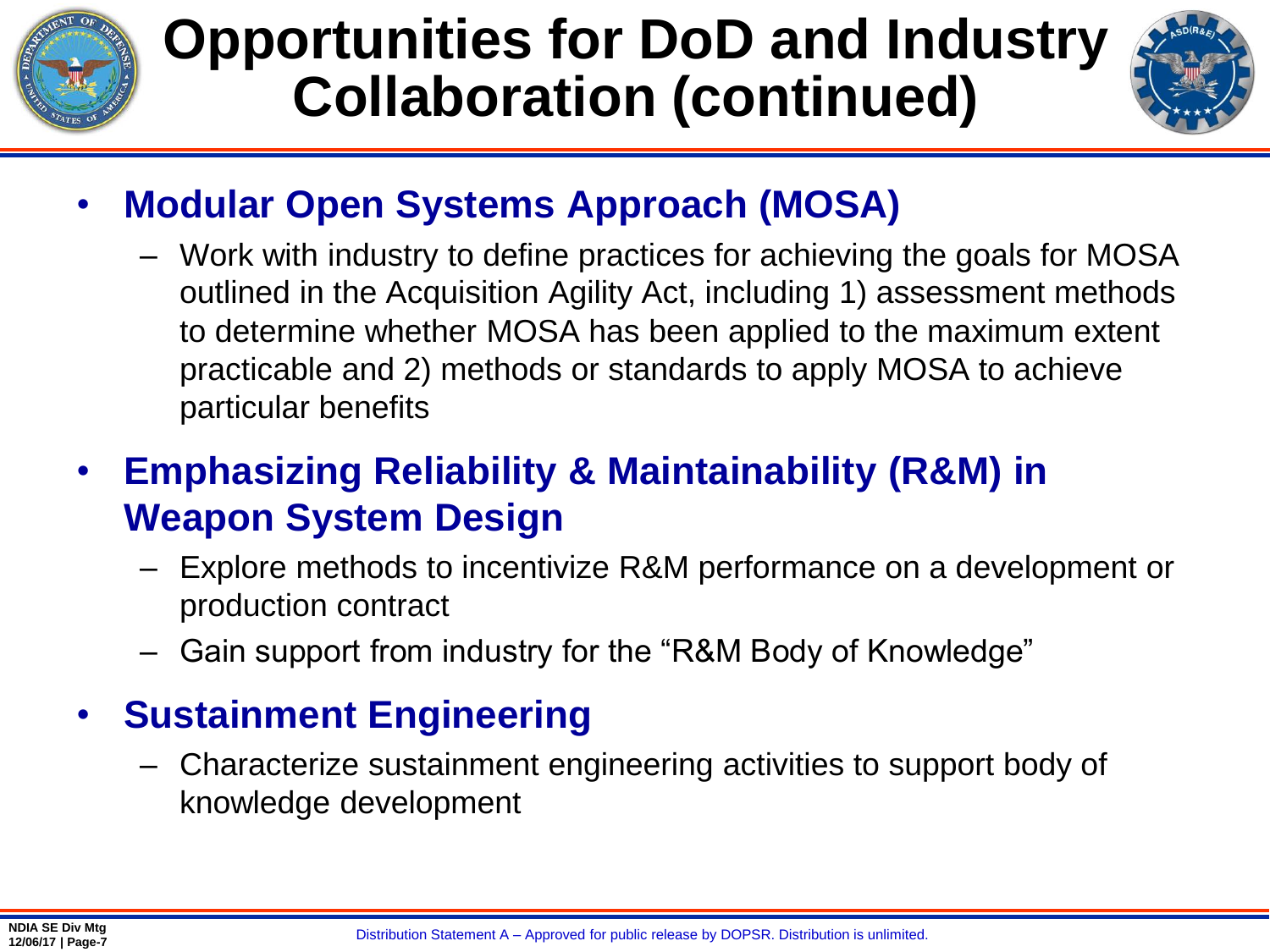

## **Opportunities for DoD and Industry Collaboration (continued)**



## • **System of Systems/Mission Engineering**

- Engage with mission engineering competency activities
- Explore role of industry in mission engineering and mission integration
- Identify approaches for garnering inputs or otherwise getting participation from multiple industry partners across mission/capability areas to perform mission characterization/analysis

### • **Workforce**

- Assess benefits/opportunities of collaborating on the combined gov't/industry technical workforce and explore shared engineering workforce capability challenges/shortfalls
- Support expansion of SE Capstone Marketplace
- Help grow SERC Doctoral Fellows Program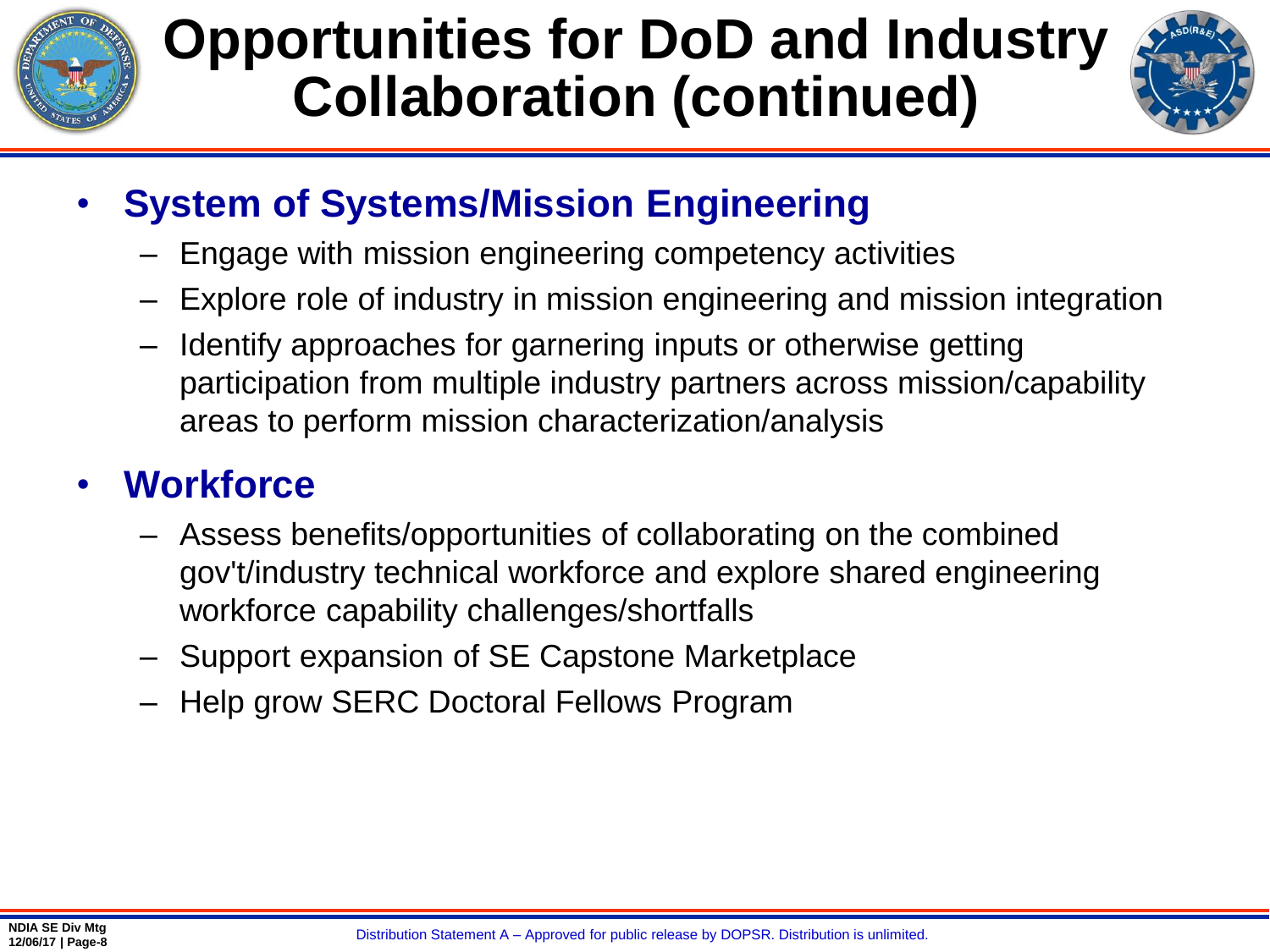

## **Engineering Cyber Resilient Weapon Systems - Background**



- **DoD Instruction 5000.02 Operation of the Defense Acquisition System,** *Enclosure 14, Cybersecurity in the Defense Acquisition System***, holds the acquisition community responsible and accountable for cybersecurity in the defense acquisition system**
- **DASD(SE) is pursuing implementation of Enclosure 14 through five areas identified for further investigation:**
	- 1. Technical Performance Measures and Metrics
	- 2. Systems Engineering Technical Reviews
	- 3. Leveraging System Safety Practices
	- 4. Cyber Resilient Software
	- 5. DoD Risk, Issue, and Opportunity (RIO) Management Guide Update
- **NDIA held a 3-day Cyber Resilient Summit in April 2017; dialogue found government and industry have common systems engineering challenges:**
	- Emphasized need for consistency across communities
	- Discussed approaches to risk acceptance
	- Offered thoughts on implementing safeguards on manufacturing floor
	- Offered areas for improvements to methods, standards, processes, and techniques for cyber resilient & secure weapon systems
	- Thoughts on addressing sustainment challenges

DoDI 5000.02: http://www.esd.whs.mil/Portals/54/Documents/DD/issuances/dodi/500002\_dodi\_2015.pdf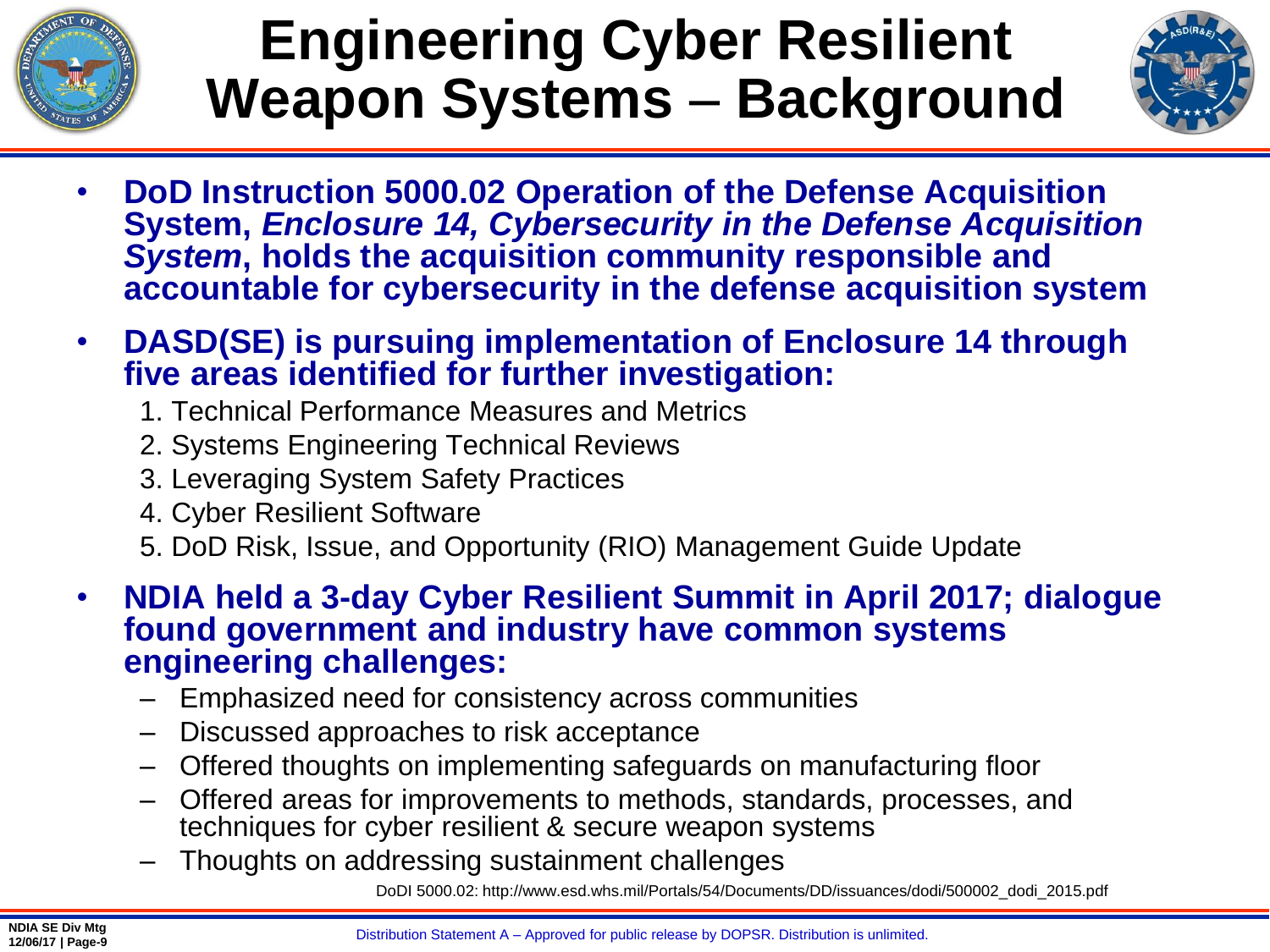

### **Opportunities for DoD and Industry Collaboration (continued): Cyber Resilient Weapon Systems**



- **Investigate engineering and design methods, standards to enable the system architecture and design to address, at a minimum, how the system:**
	- Manages access to and use of the system and system resources
	- Is structured to protect and preserve system functions or resources, (e.g., through segmentation, separation, isolation, or partitioning)
	- Maintains priority system functions under adverse conditions
	- Is configured to minimize exposure of vulnerabilities that could impact the mission, including through techniques such as design choice, component choice, security technical implementation guides, and patch management in the development environment (including integration and T&E), in production and throughout sustainment
	- Monitors, detects, and responds to security anomalies
	- Interfaces with DoD Information Network (DoDIN) or other external security services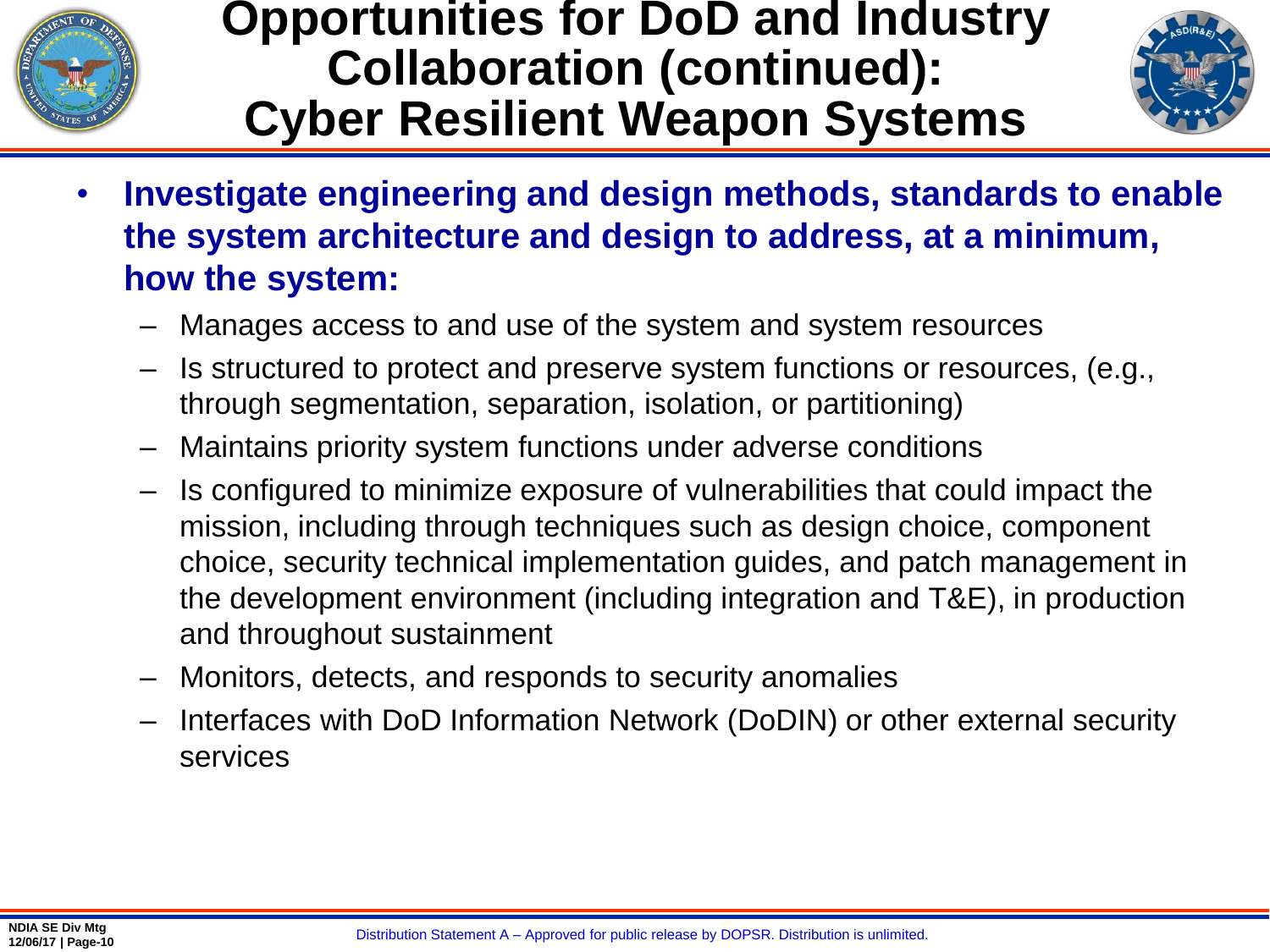

## **Opportunities for DoD and Industry Collaboration (continued): Cyber Resilient Weapon Systems**



- **Identify what is needed to establish security as a fundamental competency of systems engineering**
	- Explore how industry, academia, and government can work together to drive consistency across system security engineering activities using systems engineering practices
	- Identify how the DoD Risk, Issue, and Opportunity processes can help develop a culture in which engineers inform risk decisions by factoring in cybersecurity with all other elements of the system constraints
	- Investigate the use of Technical Performance Measures as a mechanism to conduct ongoing assessments of the cyber risks, issues, and opportunities and the likelihood of meeting system performance objectives. Insight will inform trade-off and risk acceptance decisions. [Build from the Technical Measurement Report, A Collaborative Project of PSM, INCOSE and Industry, December 2005]

#### • **Explore shared engineering workforce capability challenges/shortfalls**

- Identify how to educate and train more engineers on the foundations, principles, and characteristics of security and resilience in Cyber Physical Systems; develop engineers who are able to translate Information Technology compliance and network resiliency requirements to inform weapon system resiliency
- Identify mechanisms to develop an engineering culture able to translate cybersecurity needs in the technical risk process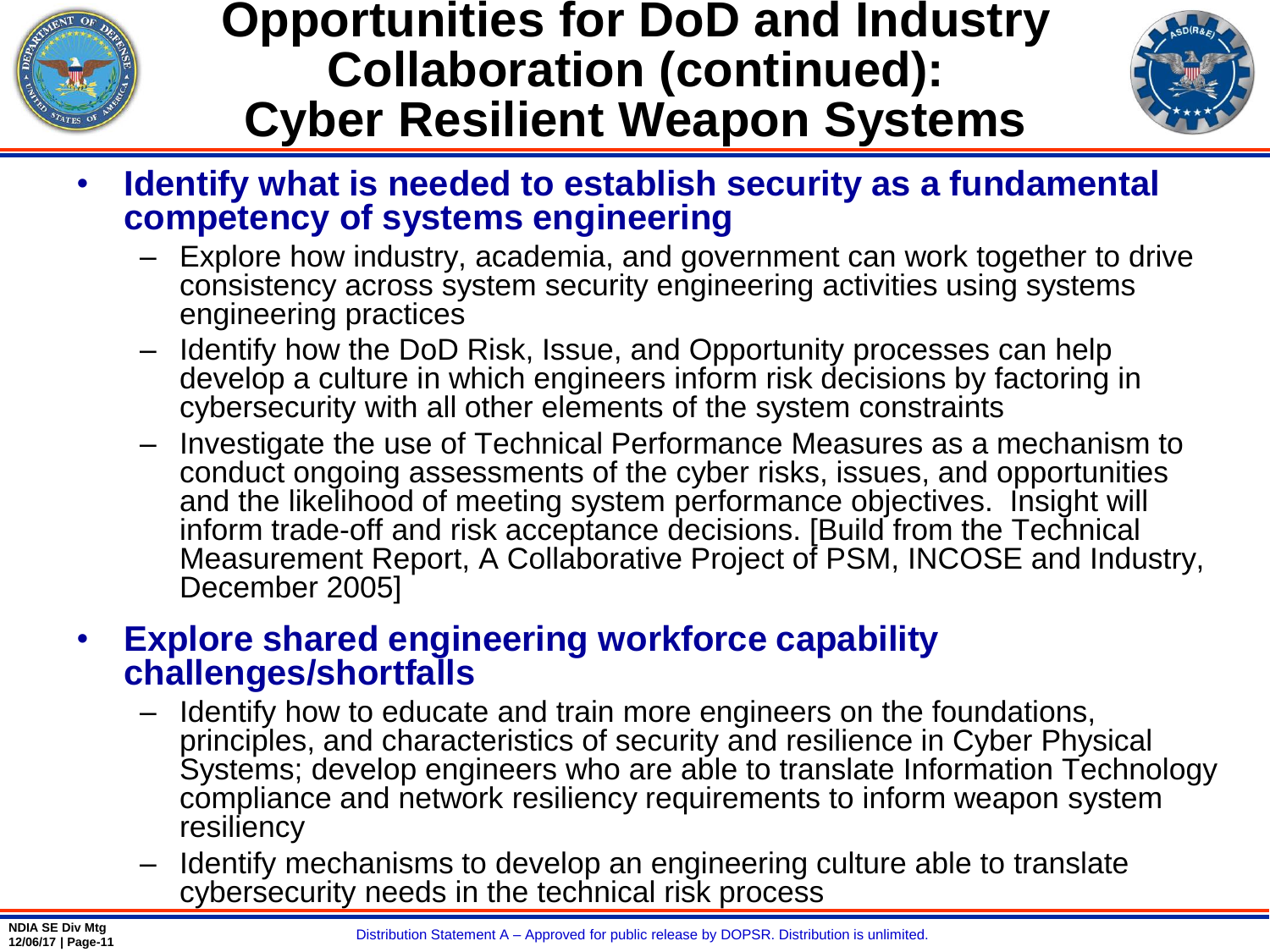

## **Opportunities for DoD and Industry Collaboration (continued)**



### • **Systems Engineering Research**

– Participate in review of future DoD Systems Engineering Research Center (SERC) Technical Plan

## • **Division Organization**

- Review NDIA SE Division organization (Committees and charters) to consider overlaps and gaps; ensure today's SE areas of interest are addressed
- Translate the results of organizational review into 2018 SE Conference call for papers and event plenary/track structure